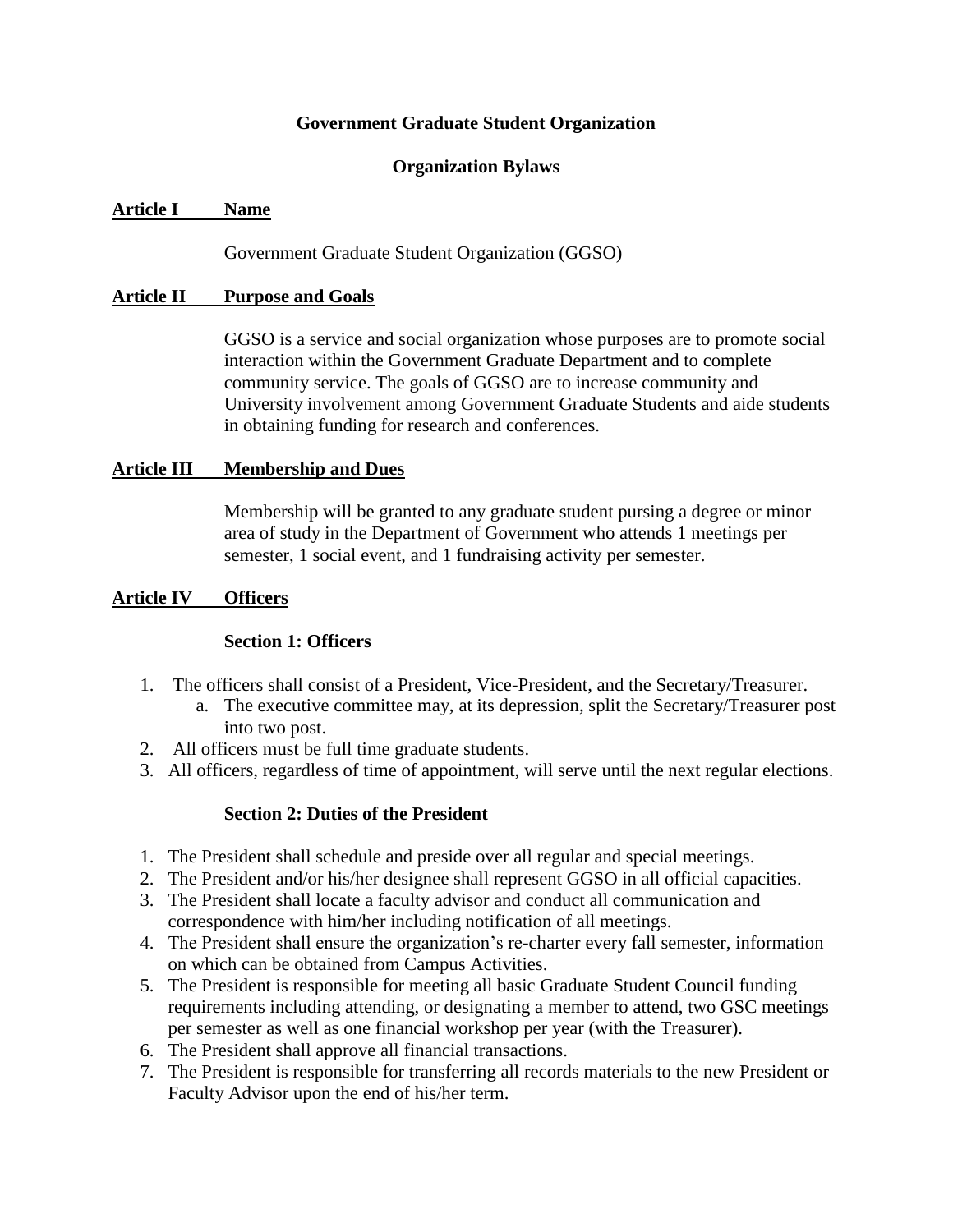### **Section 3: Duties of the Vice President**

- 1. The Vice President shall schedule and preside over all meetings in the absence of the President.
- 2. The Vice President shall identify and communicate with at least one graduate senator and put members in need of funding in contact with this person.
- 3. The Vice President shall plan all major events including community service and social events.

## **Section 4: Duties of the Secretary**

- 1. The Secretary shall keep a log of activities and dates
- 2. The Secretary shall keep a running log of active members, e-mail addresses, and attendance
- 3. The Secretary shall take notes/minutes at each meeting or designate another officer or member to do so in his/her absence.
- 4. The Secretary shall check the mailbox located at campus activities The Secretary shall create GGSO promotions including for the organization itself as well as special events.
- 5. The Secretary shall send a bi-weekly e-mail to all government graduate students (which much go through the government department secretary) including a meeting reminder, minutes from the last meeting, and upcoming events.
- 6. The Secretary shall continuously update the website and Facebook pages, as needed.
- 7. The Secretary shall inform incoming secretary on all secretarial duties including how to access and updated websites.
- 8. The Secretary shall serve as the Parliamentarian should it be needed.

# **Section 5: Duties of the Treasurer**

- 1. The Treasurer shall attend one financial workshop per year (with President).
- 2. The Treasurer shall hand over all materials to incoming treasurer.
- 3. The Treasurer shall have all transactions approved by President
- 4. The Treasurer shall keep a ledger of expenses and record of payments. The Treasurer shall keep all GGSO money the indexed account through the Cashier's Office.
- 5. The Treasurer shall keep record of members who have paid dues (in cohorts with the secretary's running list of active members).

### **Section 6: Officer Elections and Removal**

- 1. Held near end of every spring semester or as new officers are needed
- 2. Take volunteers, hold vote, needs majority of members present
- 3. Vacancies filled by majority vote of members present
- 4. May be removed by a vote of 3⁄4 at a special meeting called by the President

# **Article 5 Meetings and Committees**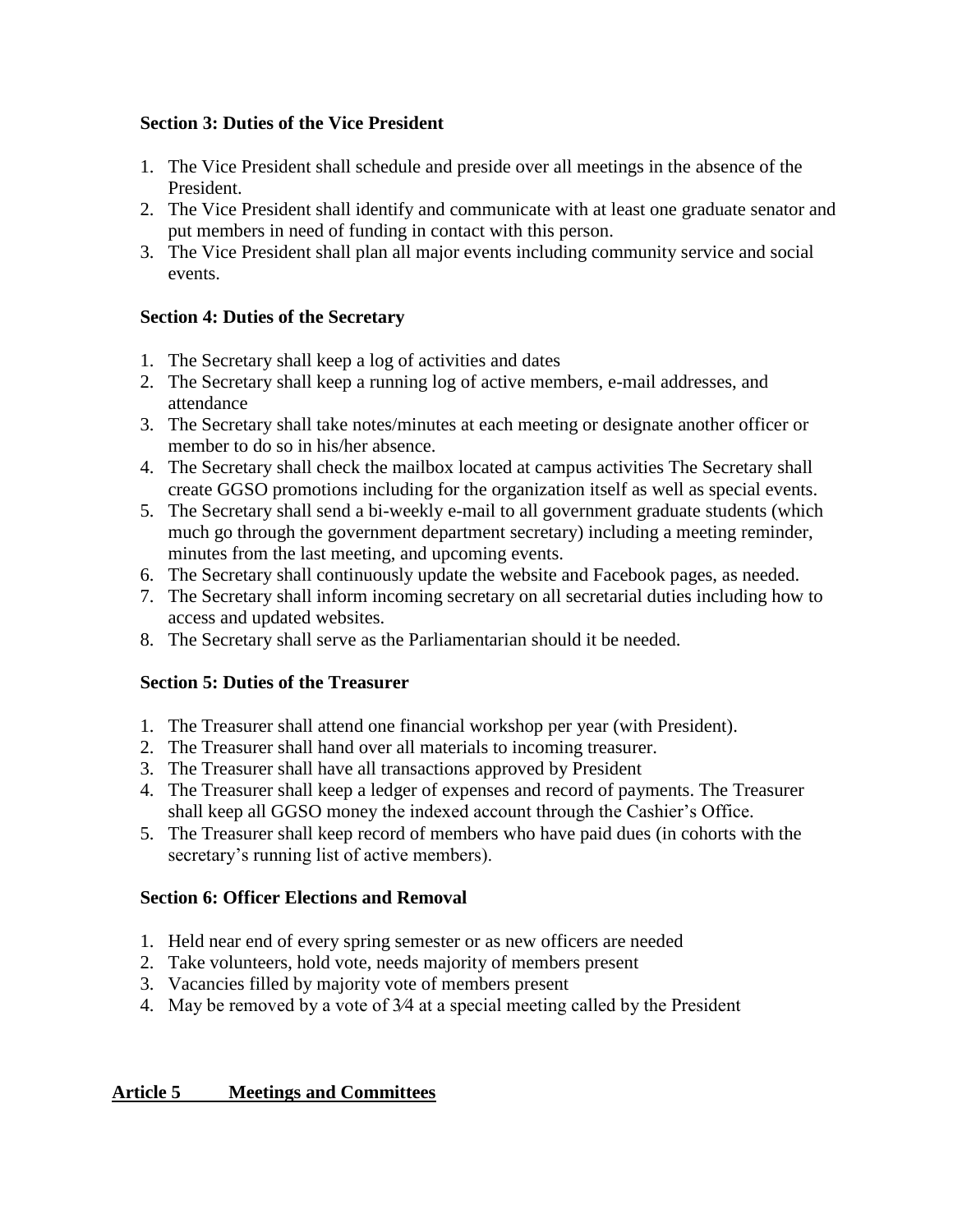### **Section 1: Meetings**

- 1. Held monthly unless special circumstances call for a change or the President calls a special meeting
- 2. President shall have the power to call special meetings, including meetings of just the executive board, on an as-needed basis
- 3. Held informally unless a majority vote of the executive board decides to invoke
- 4. Robert's rules All decisions made by a majority vote of members present, 5 at a minimum

## **Section 2: Committees**

All committees shall be ad hoc and established by the President

# **1. ICMA Committee**

- a. A member is to be designated to chair this committee yearly.
- b. All responsibilities of this committee are established through ICMA Guidelines held in the online Dropbox folder.

## **Article 6 Yearly Events and Activities; Fundraising**

- 1. Each year GSSO shall be required to organize or participate in:
	- Keep State Great
	- The Big Event
	- Mariposa Award,
	- At least 1 New Student Orientation (NSO) per year held in the fall, up until such a time that the department establishes its own.
	- At least 1 major social event per semester
	- At least 1 ICMA sponsored event per semester
- 2. All fundraising activities will be arranged by the executive board on an as needed basis. The GSO shall hold and participate in other service and social events as the Executive Board sees fit.
- 3. All members are required to participate in at least 1 meeting, 1 social event, and 1 fundraising activity per semester.

# **Article 7 Records Keeping**

Official GGSO records, which will be maintained by the President, Vice President and Secretary, will be kept in the GGSO Online Dropbox and contain the following documents:

- 1. Organization by-laws
- 2. Copies of all official GGSO documents including but not limited to re-charter papers, NSO materials, etc
- 3. Secretary's minutes, activities log, running list of active members and attendance, Treasurer's records at the end of each academic year